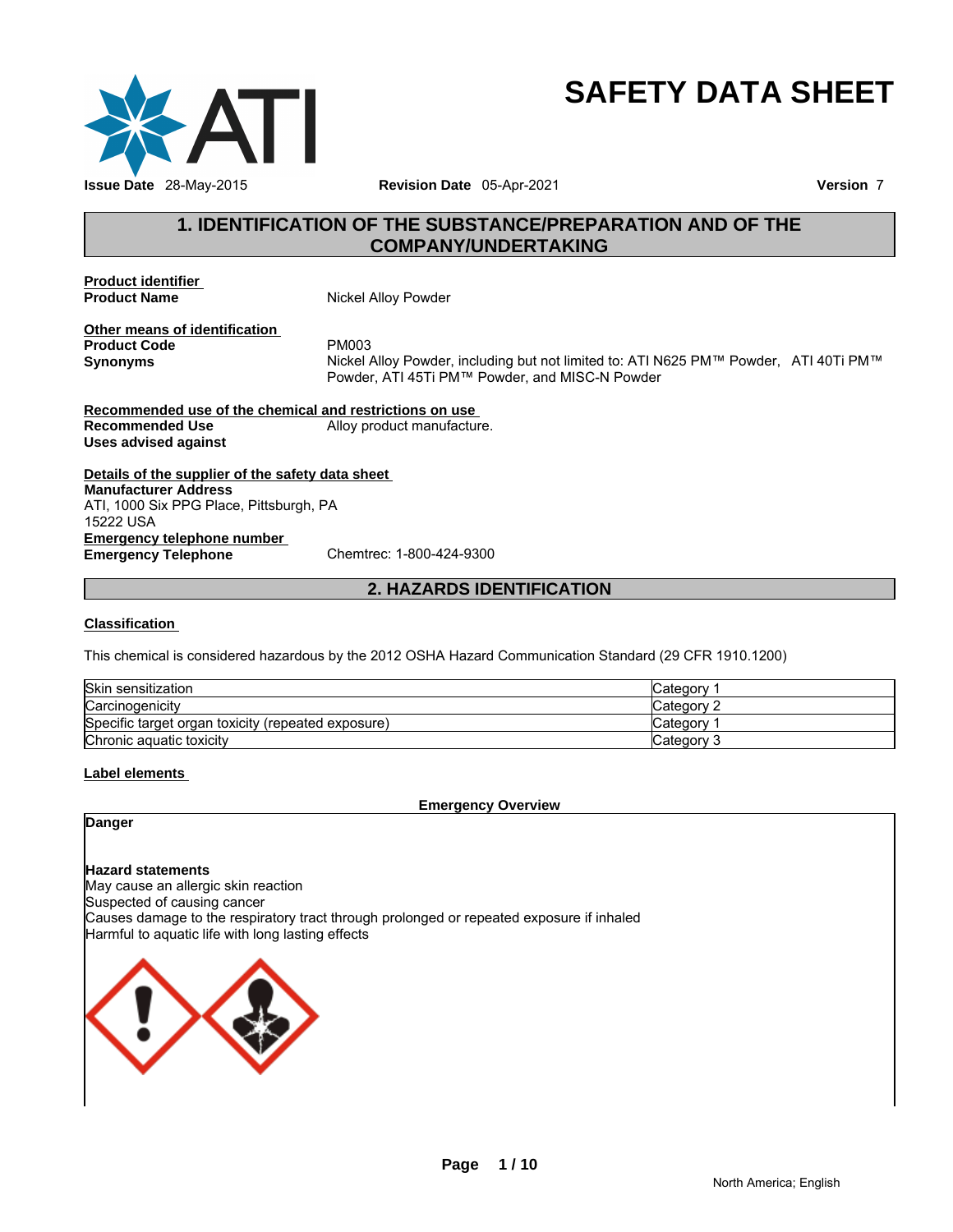#### **Appearance Powder Physical state Solid <b>Physical state Solid Physical Solid Physical Solid Physical Solid Physical Solid Physical Solid Physical Solid Physical Solid Physical Solid Physical Solid Ph**

#### **Precautionary Statements - Prevention**

Do not handle until all safety precautions have been read and understood Use personal protective equipment as required Wear protective gloves Avoid breathing dust/fume Avoid release to the environment

#### **Precautionary Statements - Response**

Wash contaminated clothing before reuse If skin irritation or rash occurs: Get medical advice/attention IF ON SKIN: Wash with plenty of soap and water IF INHALED: If breathing is difficult, remove victim to fresh air and keep at rest in a position comfortable for breathing

#### **Precautionary Statements - Disposal**

Dispose of contents/container to an approved waste disposal plant

#### **Hazards not otherwise classified (HNOC)**

Not applicable

# **Other Information**

When product is subjected to welding, burning, melting, sawing, brazing, grinding, buffing, polishing, or other similar heat-generating processes, the following potentially hazardous airborne particles and/or fumes may be generated: Titanium dioxide an IARC Group 2B carcinogen. Hexavalent Chromium (Chromium VI) may cause lung, nasal, and/or sinus cancer. Soluble molybdenum compounds such as molybdenum trioxide may cause lung irritation.

# **3. COMPOSITION/INFORMATION ON INGREDIENTS**

**Synonyms** Nickel Alloy Powder, including but not limited to: ATI N625 PM™ Powder, ATI 40Ti PM™ Powder, ATI 45Ti PM™ Powder, and MISC-N Powder.

| <b>Chemical Name</b> | CAS No.   | Weight-%   |
|----------------------|-----------|------------|
| Nickel               | 7440-02-0 | $49 - 100$ |
| <b>Titanium</b>      | 7440-32-6 | $0 - 46$   |
| Chromium             | 7440-47-3 | $0 - 32$   |
| Iron                 | 7439-89-6 | $0 - 21$   |
| Molybdenum           | 7439-98-7 | $0 - 10$   |
| Tungsten             | 7440-33-7 | $0 - 10$   |
| Niobium (Columbium)  | 7440-03-1 | $0 - 6$    |
| Aluminum             | 7429-90-5 | $0 - 5.5$  |
| Tantalum             | 7440-25-7 | $0 - 5$    |
| Silicon              | 7440-21-3 | $0 - 3$    |
| Boron                | 7440-42-8 | $0 - 2$    |
| Carbon               | 7440-44-0 | $0 - 2$    |
| Hafnium              | 7440-58-6 | $0 - 1$    |
| Cobalt               | 7440-48-4 | $0 - 50.1$ |

# **4. FIRST AID MEASURES**

#### **First aid measures**

| Eye contact         | In the case of particles coming in contact with eyes during processing, treat as with any<br>foreign object.                                           |
|---------------------|--------------------------------------------------------------------------------------------------------------------------------------------------------|
| <b>Skin Contact</b> | In the case of skin allergic reactions see a physician. Wash off immediately with soap and<br>plenty of water.                                         |
| <b>Inhalation</b>   | If excessive amounts of smoke, fume, or particulate are inhaled during processing, remove<br>to fresh air and consult a qualified health professional. |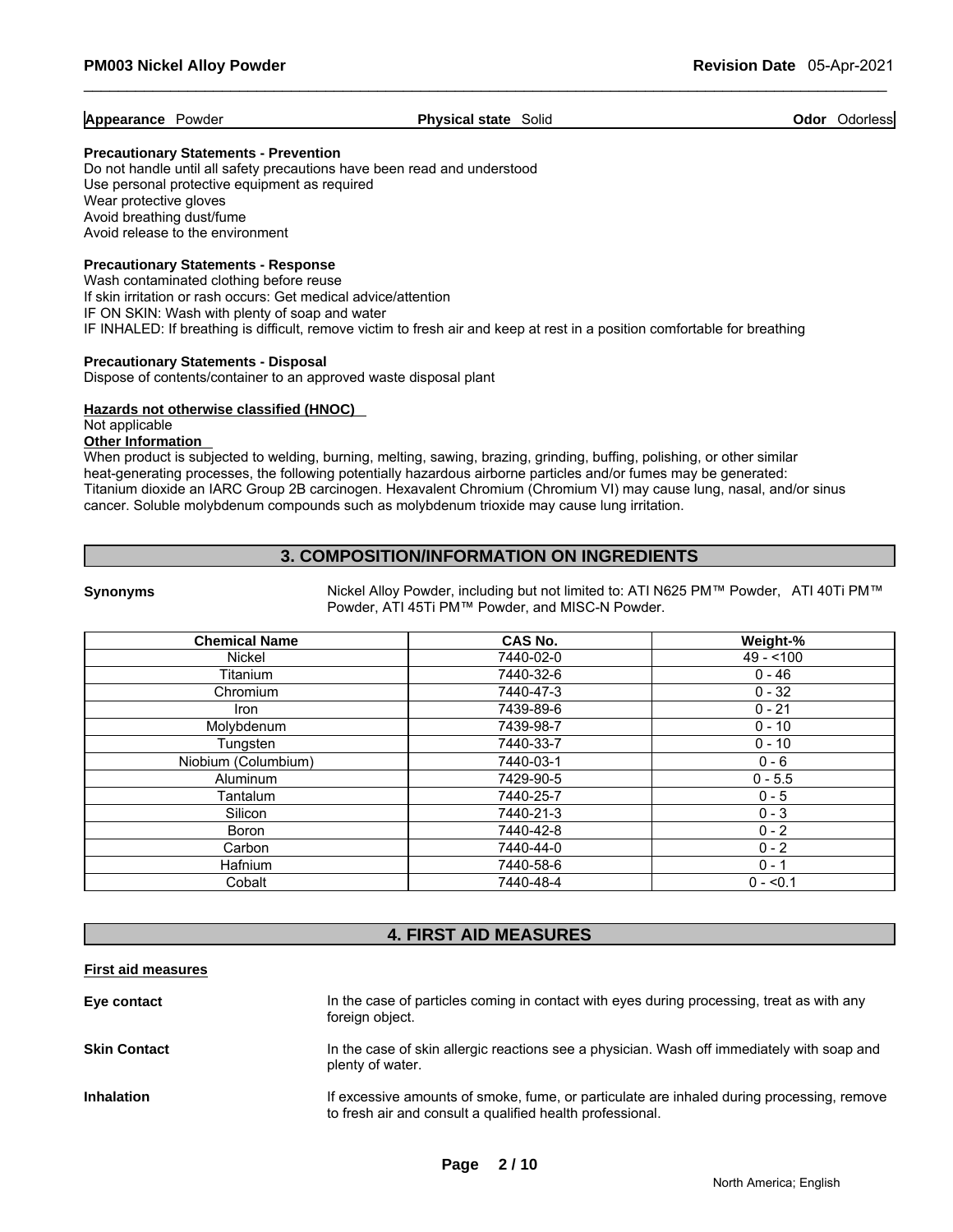| Ingestion                                                                                                | IF SWALLOWED: Call a POISON CENTER or doctor/physician if you feel unwell.                                                                                                                                                                                                                                                                                                      |  |  |  |  |
|----------------------------------------------------------------------------------------------------------|---------------------------------------------------------------------------------------------------------------------------------------------------------------------------------------------------------------------------------------------------------------------------------------------------------------------------------------------------------------------------------|--|--|--|--|
| Most important symptoms and effects, both acute and delayed                                              |                                                                                                                                                                                                                                                                                                                                                                                 |  |  |  |  |
| <b>Symptoms</b><br>May cause allergic skin reaction.                                                     |                                                                                                                                                                                                                                                                                                                                                                                 |  |  |  |  |
|                                                                                                          | Indication of any immediate medical attention and special treatment needed                                                                                                                                                                                                                                                                                                      |  |  |  |  |
| Note to physicians                                                                                       | Treat symptomatically.                                                                                                                                                                                                                                                                                                                                                          |  |  |  |  |
|                                                                                                          | <b>5. FIRE-FIGHTING MEASURES</b>                                                                                                                                                                                                                                                                                                                                                |  |  |  |  |
| <b>Suitable extinguishing media</b>                                                                      | Product not flammable in the form as distributed, flammable as finely divided particles or pieces resulting from processing of this<br>product. Isolate large fires and allow to burn out. Smother small fires with salt (NaCl).                                                                                                                                                |  |  |  |  |
|                                                                                                          | Unsuitable extinguishing media Do not spray water on burning metal as an explosion may occur. This explosive<br>characteristic is caused by the hydrogen and steam generated by the reaction of water with<br>the burning material.                                                                                                                                             |  |  |  |  |
| Specific hazards arising from the chemical                                                               | Intense heat. Very fine, high surface area material resulting from processing this product may ignite spontaneously at room<br>temperature. WARNING: Fine particles of this product may form combustible dust-air mixtures. Keep particles away from all<br>ignition sources including heat, sparks, and flame. Prevent dust accumulations to minimize combustible dust hazard. |  |  |  |  |
|                                                                                                          |                                                                                                                                                                                                                                                                                                                                                                                 |  |  |  |  |
|                                                                                                          | Hazardous combustion products Titanium dioxide an IARC Group 2B carcinogen. Hexavalent Chromium (Chromium VI) may<br>cause lung, nasal, and/or sinus cancer. Soluble molybdenum compounds such as<br>molybdenum trioxide may cause lung irritation.                                                                                                                             |  |  |  |  |
| <b>Explosion data</b><br>Sensitivity to Mechanical Impact None.<br>Sensitivity to Static Discharge None. |                                                                                                                                                                                                                                                                                                                                                                                 |  |  |  |  |
| Protective equipment and precautions for firefighters                                                    | Firefighters should wear self-contained breathing apparatus and full firefighting turnout gear.                                                                                                                                                                                                                                                                                 |  |  |  |  |
|                                                                                                          | <b>6. ACCIDENTAL RELEASE MEASURES</b>                                                                                                                                                                                                                                                                                                                                           |  |  |  |  |
|                                                                                                          | Personal precautions, protective equipment and emergency procedures                                                                                                                                                                                                                                                                                                             |  |  |  |  |
| <b>Personal precautions</b>                                                                              | Use personal protective equipment as required.                                                                                                                                                                                                                                                                                                                                  |  |  |  |  |
| For emergency responders                                                                                 | Use personal protective equipment as required. Follow Emergency Response Guidebook,<br>Guide No. 171, EXCEPT for FIRE follow Emergency Response Guidebook, Guide No. 170.                                                                                                                                                                                                       |  |  |  |  |
| <b>Environmental precautions</b>                                                                         |                                                                                                                                                                                                                                                                                                                                                                                 |  |  |  |  |
| <b>Environmental precautions</b>                                                                         | Collect spillage to prevent release to the environment.                                                                                                                                                                                                                                                                                                                         |  |  |  |  |
| Methods and material for containment and cleaning up                                                     |                                                                                                                                                                                                                                                                                                                                                                                 |  |  |  |  |
| <b>Methods for containment</b>                                                                           | Prevent further leakage or spillage if safe to do so.                                                                                                                                                                                                                                                                                                                           |  |  |  |  |
| Methods for cleaning up                                                                                  | Sweep or shovel material into dry containers. Avoid creating uncontrolled dust.                                                                                                                                                                                                                                                                                                 |  |  |  |  |

**Advice on safe handling** Very fine, high surface area material resulting from grinding, buffing, polishing, or similar processes of this product may ignite spontaneously at room temperature. WARNING: Fine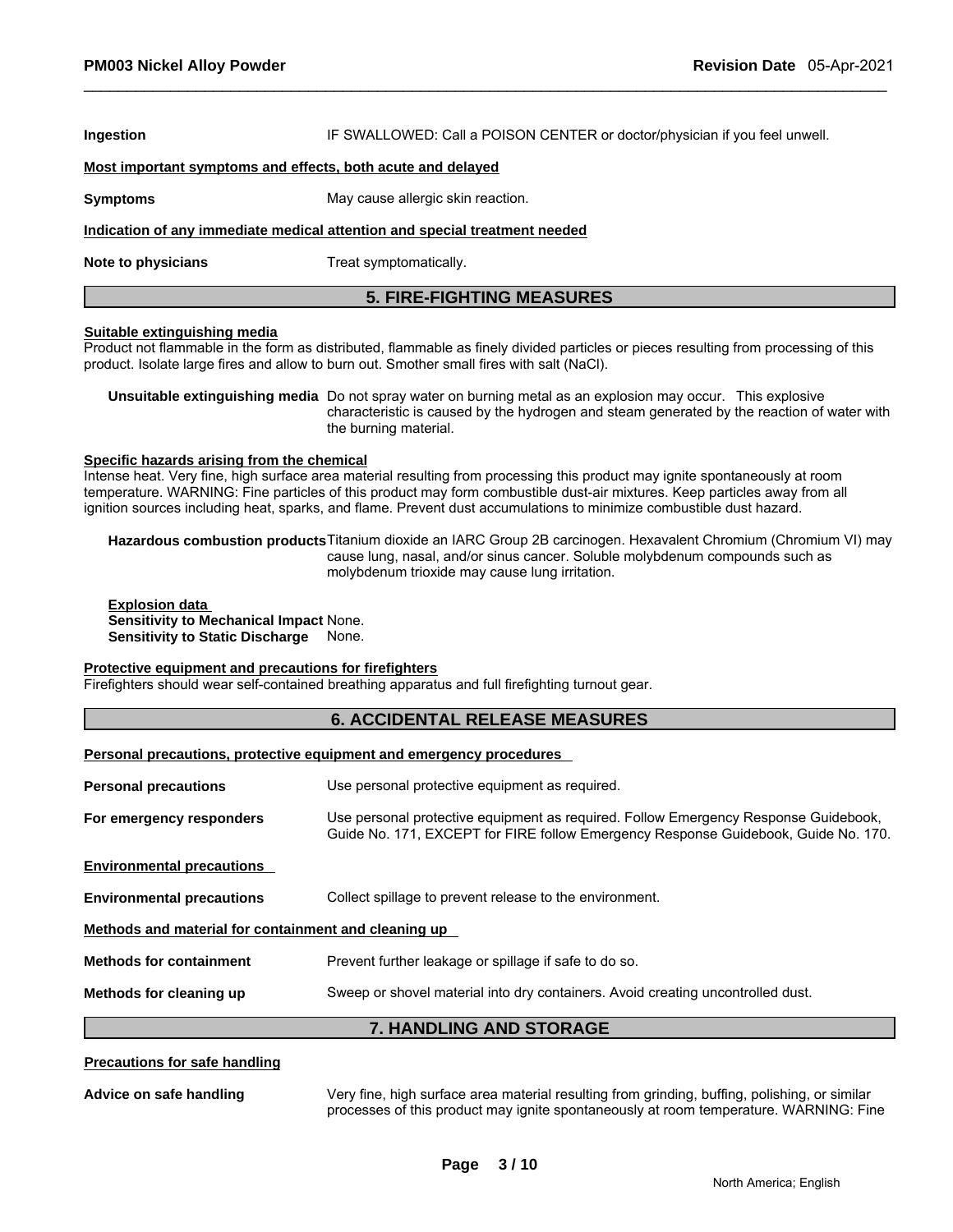particles of this product may form combustible dust-air mixtures. Keep particles away from all ignition sources including heat, sparks, and flame. Prevent dust accumulations to minimize combustible dust hazard.

### **Conditions for safe storage, including any incompatibilities**

| <b>Storage Conditions</b> | Keep away from heat, sparks, flame and other sources of ignition (i.e., pilot lights, electric<br>motors and static electricity).                                                                                                    |
|---------------------------|--------------------------------------------------------------------------------------------------------------------------------------------------------------------------------------------------------------------------------------|
| Incompatible materials    | Dissolves in hydrofluoric acid. Ignites in the presence of fluorine. When heated above<br>200°C, reacts exothermically with the following: Chlorine, bromine, halocarbons, carbon<br>tetrachloride, carbon tetrafluoride, and freon. |

# **8. EXPOSURE CONTROLS/PERSONAL PROTECTION**

### **Control parameters**

| <b>Chemical Name</b>             | <b>ACGIH TLV</b>                                                                                               | <b>OSHA PEL</b>                                                                      |
|----------------------------------|----------------------------------------------------------------------------------------------------------------|--------------------------------------------------------------------------------------|
| Nickel<br>7440-02-0              | TWA: $1.5 \text{ mg/m}^3$ inhalable fraction                                                                   | TWA: 1 mg/m <sup>3</sup>                                                             |
| Titanium<br>7440-32-6            |                                                                                                                |                                                                                      |
| Chromium<br>7440-47-3            | TWA: $0.5$ mg/m <sup>3</sup>                                                                                   | TWA: 1 $mg/m3$                                                                       |
| Iron<br>7439-89-6                |                                                                                                                |                                                                                      |
| Tungsten<br>7440-33-7            | STEL: 10 mg/m <sup>3</sup> STEL: 10 mg/m <sup>3</sup> W<br>TWA: 5 mg/m <sup>3</sup> TWA: 5 mg/m <sup>3</sup> W | (vacated) STEL: 10 mg/m <sup>3</sup> (vacated) STEL:<br>10 mg/m $3$ W                |
| Molybdenum<br>7439-98-7          | TWA: 10 mg/m <sup>3</sup> inhalable fraction<br>TWA: 3 mg/m <sup>3</sup> respirable fraction                   |                                                                                      |
| Niobium (Columbium)<br>7440-03-1 |                                                                                                                |                                                                                      |
| Aluminum<br>7429-90-5            | TWA: 1 mg/m <sup>3</sup> respirable fraction                                                                   | TWA: 15 mg/m <sup>3</sup> total dust<br>TWA: 5 mg/m <sup>3</sup> respirable fraction |
| Tantalum<br>7440-25-7            |                                                                                                                | TWA: $5 \text{ mg/m}^3$                                                              |
| Silicon<br>7440-21-3             |                                                                                                                | TWA: 15 mg/m <sup>3</sup> total dust<br>TWA: $5 \text{ mg/m}^3$ respirable fraction  |
| Carbon<br>7440-44-0              |                                                                                                                |                                                                                      |
| Boron<br>7440-42-8               |                                                                                                                |                                                                                      |
| Hafnium<br>7440-58-6             | TWA: 0.5 mg/m <sup>3</sup> TWA: 0.5 mg/m <sup>3</sup> Hf                                                       | TWA: 0.5 mg/m <sup>3</sup>                                                           |
| Cobalt<br>7440-48-4              | TWA: 0.02 mg/m <sup>3</sup> TWA: 0.02 mg/m <sup>3</sup> Co                                                     | $\overline{\text{TWA}}$ : 0.1 mg/m <sup>3</sup> dust and fume                        |

# **Appropriate engineering controls**

| <b>Engineering Controls</b>                                           | Avoid generation of uncontrolled particles.                                                                                                                                                                                                                                                                                                                     |  |  |  |
|-----------------------------------------------------------------------|-----------------------------------------------------------------------------------------------------------------------------------------------------------------------------------------------------------------------------------------------------------------------------------------------------------------------------------------------------------------|--|--|--|
| Individual protection measures, such as personal protective equipment |                                                                                                                                                                                                                                                                                                                                                                 |  |  |  |
| <b>Eye/face protection</b>                                            | When airborne particles may be present, appropriate eye protection is recommended. For<br>example, tight-fitting goggles, foam-lined safety glasses or other protective equipment that<br>shield the eyes from particles.                                                                                                                                       |  |  |  |
| Skin and body protection                                              | Wear protective gloves. Fire/flame resistant/retardant clothing may be appropriate during<br>hot work with the product.                                                                                                                                                                                                                                         |  |  |  |
| <b>Respiratory protection</b>                                         | When particulates/fumes/gases are generated and if exposure limits are exceeded or<br>irritation is experienced, proper approved respiratory protection should be worn.<br>Positive-pressure supplied air respirators may be required for high airborne contaminant<br>concentrations. Respiratory protection must be provided in accordance with current local |  |  |  |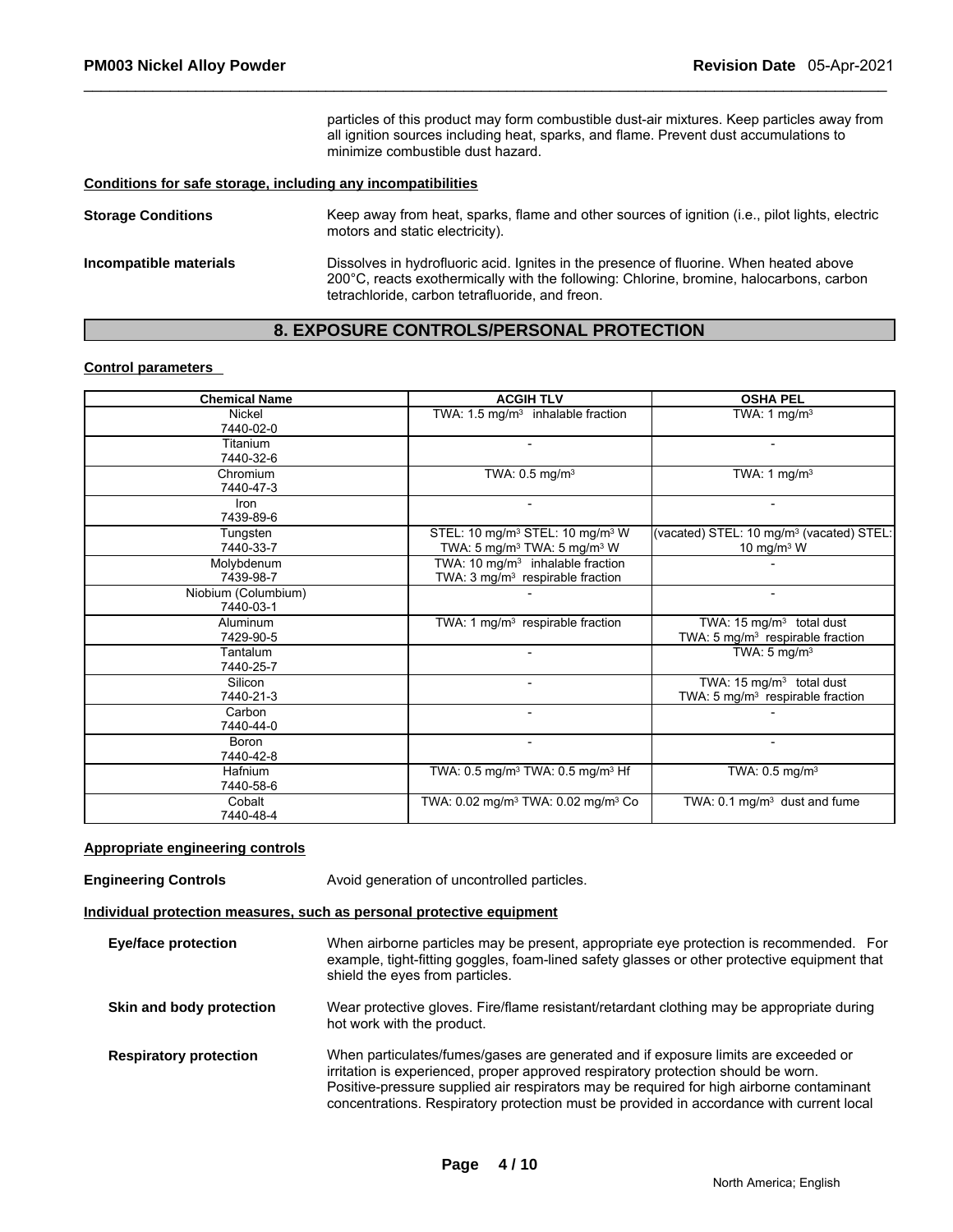regulations.

**General Hygiene Considerations** Handle in accordance with good industrial hygiene and safety practice.

# **9. PHYSICAL AND CHEMICAL PROPERTIES**

#### **Information on basic physical and chemical properties**

| <b>Physical state</b>                                                                             | Solid                       |                                                                                                                                                                     |                 |
|---------------------------------------------------------------------------------------------------|-----------------------------|---------------------------------------------------------------------------------------------------------------------------------------------------------------------|-----------------|
| Appearance                                                                                        | Powder                      | Odor                                                                                                                                                                | <b>Odorless</b> |
| Color                                                                                             | Metallic gray or silver     | <b>Odor threshold</b>                                                                                                                                               | Not applicable  |
| <b>Property</b><br>рH                                                                             | <b>Values</b>               | Remarks • Method<br>Not applicable                                                                                                                                  |                 |
| Melting point / freezing point<br><b>Boiling point / boiling range</b>                            | 1400-1540 °C / 2560-2800 °F |                                                                                                                                                                     |                 |
| <b>Flash point</b>                                                                                |                             |                                                                                                                                                                     |                 |
| <b>Evaporation rate</b><br>Flammability (solid, gas)                                              |                             | Not applicable<br>Product not flammable in the form as distributed,<br>flammable as finely divided particles or pieces<br>resulting from processing of this product |                 |
| <b>Flammability Limit in Air</b><br><b>Upper flammability limit:</b><br>Lower flammability limit: |                             |                                                                                                                                                                     |                 |
| Vapor pressure                                                                                    |                             | Not applicable                                                                                                                                                      |                 |
| <b>Vapor density</b>                                                                              |                             | Not applicable                                                                                                                                                      |                 |
| <b>Specific Gravity</b>                                                                           | $8.0 - 8.5$                 |                                                                                                                                                                     |                 |
| <b>Water solubility</b>                                                                           | Insoluble                   |                                                                                                                                                                     |                 |
| Solubility in other solvents                                                                      |                             |                                                                                                                                                                     |                 |
| <b>Partition coefficient</b>                                                                      |                             | Not applicable                                                                                                                                                      |                 |
| <b>Autoignition temperature</b>                                                                   |                             | Not applicable                                                                                                                                                      |                 |
| <b>Decomposition temperature</b>                                                                  |                             | Not applicable                                                                                                                                                      |                 |
| <b>Kinematic viscosity</b>                                                                        |                             | Not applicable                                                                                                                                                      |                 |
| <b>Dynamic viscosity</b>                                                                          |                             | Not applicable                                                                                                                                                      |                 |
| <b>Explosive properties</b>                                                                       | Not applicable              |                                                                                                                                                                     |                 |
| <b>Oxidizing properties</b>                                                                       | Not applicable              |                                                                                                                                                                     |                 |
| <b>Other Information</b>                                                                          |                             |                                                                                                                                                                     |                 |
| <b>Softening point</b>                                                                            |                             |                                                                                                                                                                     |                 |
| <b>Molecular weight</b>                                                                           |                             |                                                                                                                                                                     |                 |
| <b>VOC Content (%)</b>                                                                            | Not applicable              |                                                                                                                                                                     |                 |
| <b>Density</b>                                                                                    |                             |                                                                                                                                                                     |                 |
| <b>Bulk density</b>                                                                               |                             |                                                                                                                                                                     |                 |

# **10. STABILITY AND REACTIVITY**

# **Reactivity**

Not applicable

# **Chemical stability**

Stable under normal conditions.

## **Possibility of Hazardous Reactions**

None under normal processing.

**Hazardous polymerization** Hazardous polymerization does not occur.

#### **Conditions to avoid**

Dust formation and dust accumulation.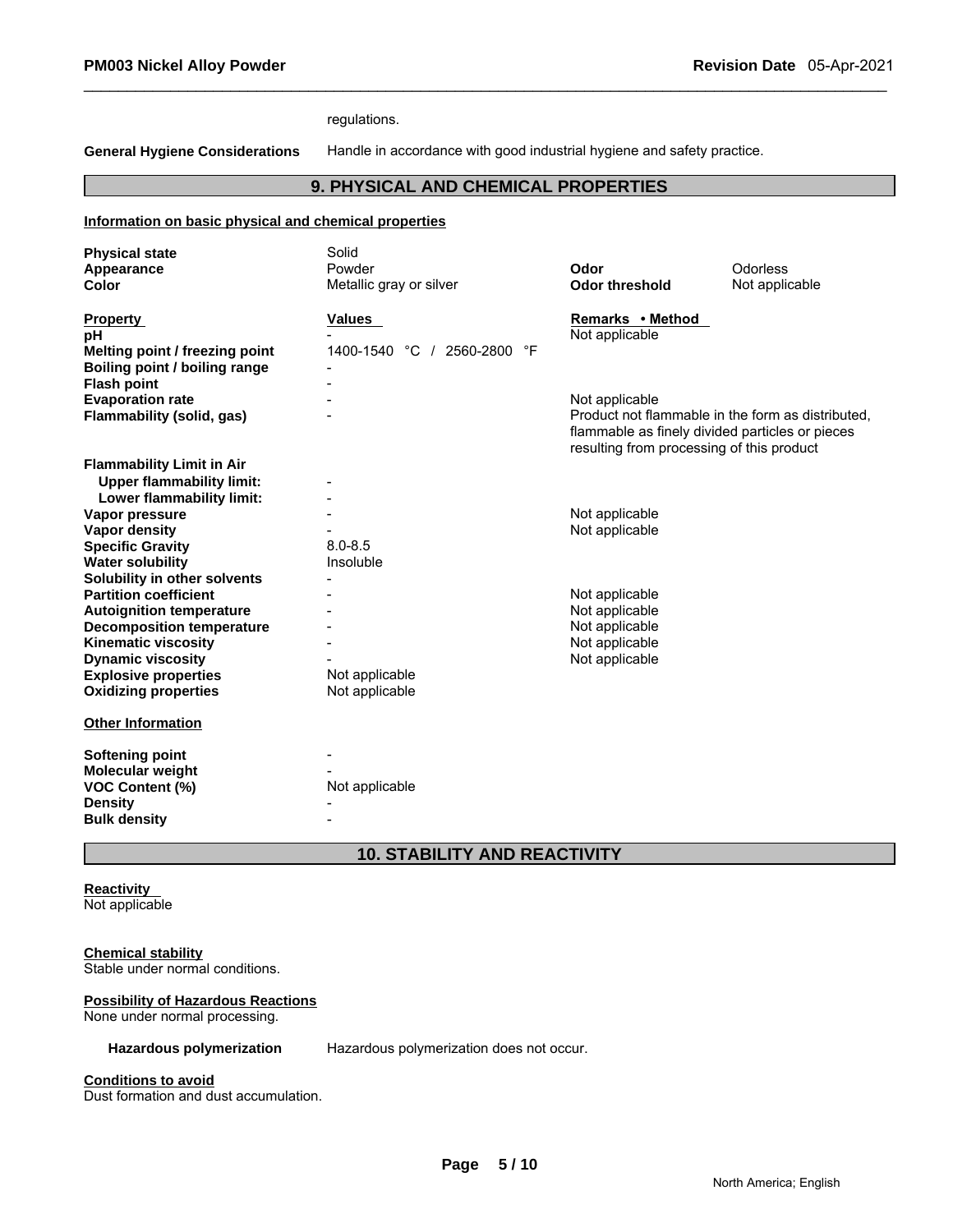#### **Incompatible materials**

Dissolves in hydrofluoric acid. Ignites in the presence of fluorine. When heated above 200°C, reacts exothermically with the following: Chlorine, bromine, halocarbons, carbon tetrachloride, carbon tetrafluoride, and freon.

#### **Hazardous Decomposition Products**

When product is subjected to welding, burning, melting, sawing, brazing, grinding, buffing, polishing, or other similar heat-generating processes, the following potentially hazardous airborne particles and/or fumes may be generated:. Titanium dioxide an IARC Group 2B carcinogen. Hexavalent Chromium (Chromium VI) may cause lung, nasal, and/or sinus cancer. Soluble molybdenum compounds such as molybdenum trioxide may cause lung irritation.

# **11. TOXICOLOGICAL INFORMATION**

#### **Information on likely routes of exposure**

#### **Product Information**

| <b>Inhalation</b>   | Suspected of causing cancer by inhalation. Causes damage to the respiratory tract through<br>prolonged or repeated exposure if inhaled. |
|---------------------|-----------------------------------------------------------------------------------------------------------------------------------------|
| Eve contact         | Product not classified.                                                                                                                 |
| <b>Skin Contact</b> | May cause sensitization by skin contact.                                                                                                |

## **Ingestion Product not classified.**

| <b>Chemical Name</b>             | Oral LD50         | Dermal LD50              | <b>Inhalation LC50</b>   |
|----------------------------------|-------------------|--------------------------|--------------------------|
| Nickel<br>7440-02-0              | > 9000 mg/kg bw   |                          | $> 10.2$ mg/L            |
| <b>Fitanium</b><br>7440-32-6     | > 5000 mg/kg bw   |                          |                          |
| <b>Chromium</b><br>7440-47-3     | > 3400 mg/kg bw   | $\overline{\phantom{0}}$ | $> 5.41$ mg/L            |
| llron<br>7439-89-6               | 98,600 mg/kg bw   | ۰                        | $> 0.25$ mg/L            |
| Tungsten<br>7440-33-7            | > 2000 mg/kg bw   | > 2000 mg/kg bw          | $> 5.4$ mg/L             |
| Molybdenum<br>7439-98-7          | > 2000 mg/kg bw   | > 2000 mg/kg bw          | $> 5.10$ mg/L            |
| Niobium (Columbium)<br>7440-03-1 | > 10,000 mg/kg bw | > 2000 mg/kg bw          | $\overline{a}$           |
| Aluminum<br>7429-90-5            | 15,900 mg/kg bw   | ۰.                       | $> 1$ mg/L               |
| <b>Fantalum</b><br>7440-25-7     | > 2000 mg/kg bw   | > 2000 mg/kg bw          | $> 5.18$ mg/L            |
| Silicon<br>7440-21-3             | > 5000 mg/kg bw   | > 5000 mg/kg bw          | $> 2.08$ mg/L            |
| Carbon<br>7440-44-0              | > 2000 mg/kg bw   | -                        | $\overline{\phantom{0}}$ |
| Boron<br>7440-42-8               | > 2000 mg/kg bw   |                          | $> 5.08$ mg/L            |
| Hafnium<br>7440-58-6             | > 5000 mg/kg bw   |                          | $>4.3$ mg/L              |
| Cobalt<br>7440-48-4              | 550 mg/kg bw      | >2000 mg/kg bw           | <0.05 mg/L               |

## **Information on toxicological effects**

**Symptoms May cause sensitization by skin contact.** 

#### **Delayed and immediate effects as well as chronic effects from short and long-term exposure**

| <b>Acute toxicity</b>             | Product not classified. |
|-----------------------------------|-------------------------|
| <b>Skin corrosion/irritation</b>  | Product not classified. |
| Serious eye damage/eye irritation | Product not classified. |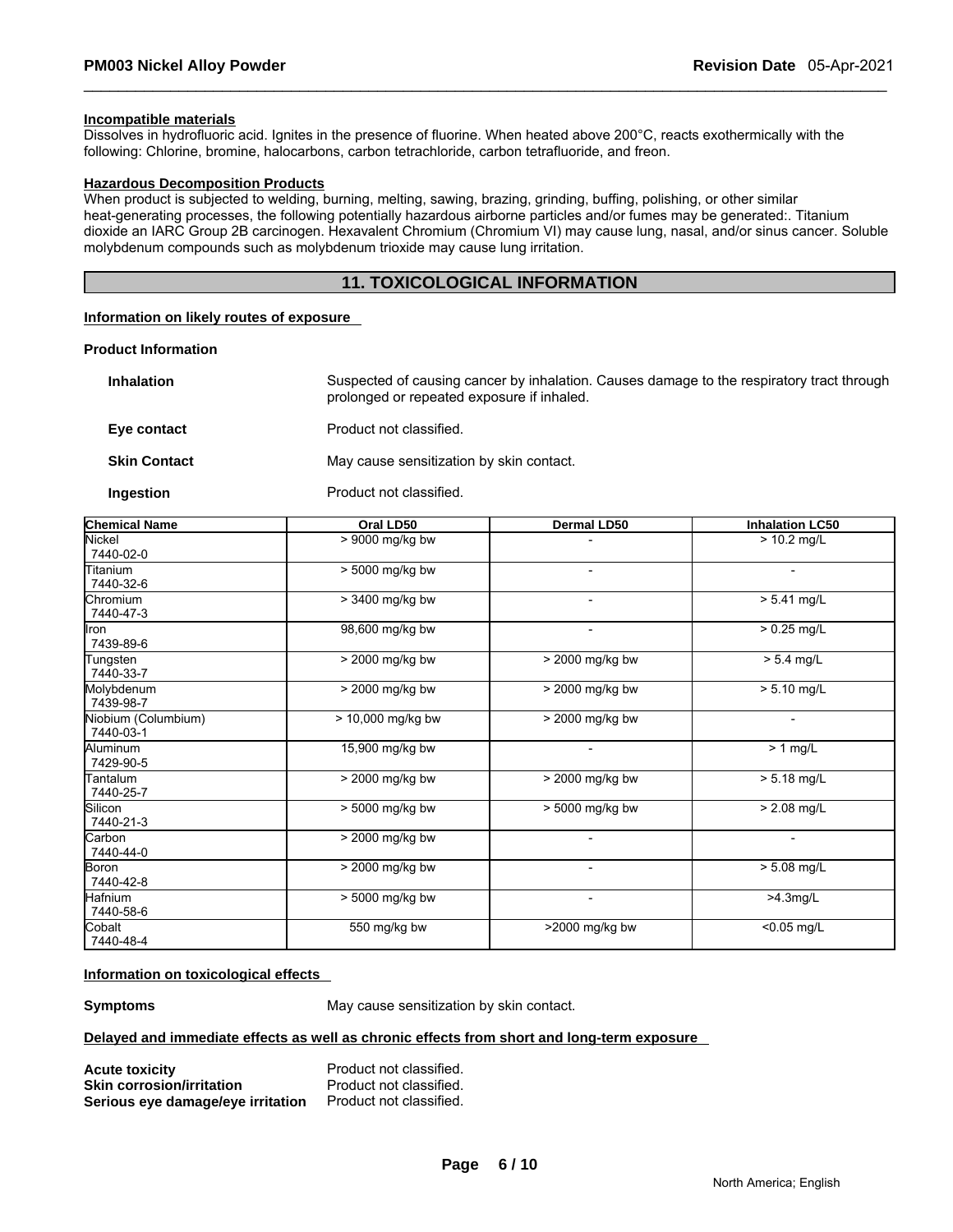# **Germ cell mutagenicity<br>Carcinogenicity**

**Sensitization**  May cause sensitization by skin contact.<br> **Germ cell mutagenicity Contact Product not classified.** Suspected of causing cancer by inhalation.

| <b>Chemical Name</b> | <b>ACGIH</b> | <b>IARC</b> | <b>NTP</b>             | <b>OSHA</b> |
|----------------------|--------------|-------------|------------------------|-------------|
| Nickel               |              | Group 1     | Known                  |             |
| 7440-02-0            |              | Group 2B    | Reasonably Anticipated |             |
| Chromium             |              | Group 3     |                        |             |
| 7440-47-3            |              |             |                        |             |
| Cobalt               | A3           | Group 2A    | Known                  |             |
| 7440-48-4            |              | Group 2B    |                        |             |

**Reproductive toxicity example 3 Reproductive Product not classified.**<br> **STOT - single exposure** Product not classified. **STOT - single exposure<br>
<b>STOT - repeated exposure** 

**STOT - repeated exposure Causes disorder and damage to the: Respiratory System.**<br>**Aspiration hazard Product not classified.** 

Product not classified.

# **12. ECOLOGICAL INFORMATION**

# **Ecotoxicity**

This product as shipped is classified for aquatic chronic toxicity

| <b>Chemical Name</b> | Algae/aquatic plants        | <b>Fish</b>                   | <b>Toxicity to</b>           | <b>Crustacea</b>            |
|----------------------|-----------------------------|-------------------------------|------------------------------|-----------------------------|
|                      |                             |                               | microorganisms               |                             |
| Nickel               | NOEC/EC10 values range      | The 96h LC50s values range    | The 30 min EC50 of nickel    | The 48h LC50s values range  |
| 7440-02-0            | from $12.3 \mu g/l$ for     | from 0.4 mg Ni/L for          | for activated sludge was 33  | from 0.013 mg Ni/L for      |
|                      | Scenedesmus accuminatus     | Pimephales promelas to 320    | mg Ni/L.                     | Ceriodaphnia dubia to 4970  |
|                      | to 425 µg/l for             | mg Ni/L for Brachydanio       |                              | mg Ni/L for Daphnia magna.  |
|                      | Pseudokirchneriella         | rerio.                        |                              |                             |
|                      | subcapitata.                |                               |                              |                             |
| Titanium             | The 72 h EC50 of titanium   | The 96 h LC50 of titanium     | The 3 h EC50 of titanium     | The 48 h EC50 of titanium   |
| 7440-32-6            | dioxide to                  | dioxide to Cyprinodon         | dioxide for activated sludge | dioxide to Daphnia Magna    |
|                      | Pseudokirchnerella          | variegatus was greater than   | were greater than 1000       | was greater than 1000 mg of |
|                      | subcapitata was 61 mg of    | 10,000 mg of TiO2/L.          | mg/L.                        | TiO <sub>2</sub> /L.        |
|                      | <b>TiO2/L.</b>              | The 96 h LC50 of titanium     |                              |                             |
|                      |                             | dioxide to Pimephales         |                              |                             |
|                      |                             | promelas was greater than     |                              |                             |
|                      |                             | 1,000 mg of TiO2/L.           |                              |                             |
| Chromium             |                             |                               | $\overline{a}$               |                             |
| 7440-47-3            |                             |                               |                              |                             |
| Iron                 |                             | The 96 h LC50 of 50% iron     | The 3 h EC50 of iron oxide   | The 48 h EC50 of iron oxide |
| 7439-89-6            |                             | oxide black in water to Danio | for activated sludge was     | to Daphnia magna was        |
|                      |                             | rerio was greater than        | greater than 10,000 mg/L.    | greater than 100 mg/L.      |
|                      |                             | 10,000 mg/L.                  |                              |                             |
| Tungsten             | The 72 h EC50 of sodium     | The 96 h LC50 of sodium       | The 30 min EC50 of sodium    | The 48 h EC50 of sodium     |
| 7440-33-7            | tungstate to                | tungstate to Danio rerio was  | tungstate for activated      | tungstate to Daphnia magna  |
|                      | Pseudokirchnerella          | greater than 106 mg of W/L.   | sludge were greater than     | was greater than 96 mg of   |
|                      | subcapitata was 31.0 mg of  |                               | 1000 mg/L.                   | W/L.                        |
|                      | W/L.                        |                               |                              |                             |
| Molybdenum           | The 72 h EC50 of sodium     | The 96 h LC50 of sodium       | The 3 h EC50 of              | The 48 h LC50 of sodium     |
| 7439-98-7            | molybdate dihydrate to      | molybdate dihydrate to        | molybdenum trioxide for      | molybdate dihydrate to      |
|                      | Pseudokirchneriella         | Pimephales promelas was       | activated sludge was 820     | Ceriodaphnia dubia was      |
|                      | subcapitata was 362.9 mg of | 644.2 mg/L                    | $mg/L$ .                     | 1,015 mg/L.                 |
|                      | Mo/L.                       |                               |                              | The 48 h LC50 of sodium     |
|                      |                             |                               |                              | molybdate dihydrate to      |
|                      |                             |                               |                              | Daphnia magna was greater   |
|                      |                             |                               |                              | than 1,727.8 mg/L.          |
| Niobium (Columbium)  |                             |                               |                              |                             |
| 7440-03-1            |                             |                               |                              |                             |
| Aluminum             | The 96-h EC50 values for    | The 96 h LC50 of aluminum     |                              | The 48-hr LC50 for          |
| 7429-90-5            | reduction of biomass of     | to Oncorhynchus mykiss        |                              | Ceriodaphnia dubia exposed  |
|                      | Pseudokirchneriella         | was 7.4 mg of Al/L at pH 6.5  |                              | to Aluminium chloride       |
|                      | subcapitata in AAP-Medium   | and 14.6 mg of Al/L at pH     |                              | increased from 0.72 to      |
|                      | at pH 6, 7, and 8 were      | 7.5                           |                              | greater than 99.6 mg/L with |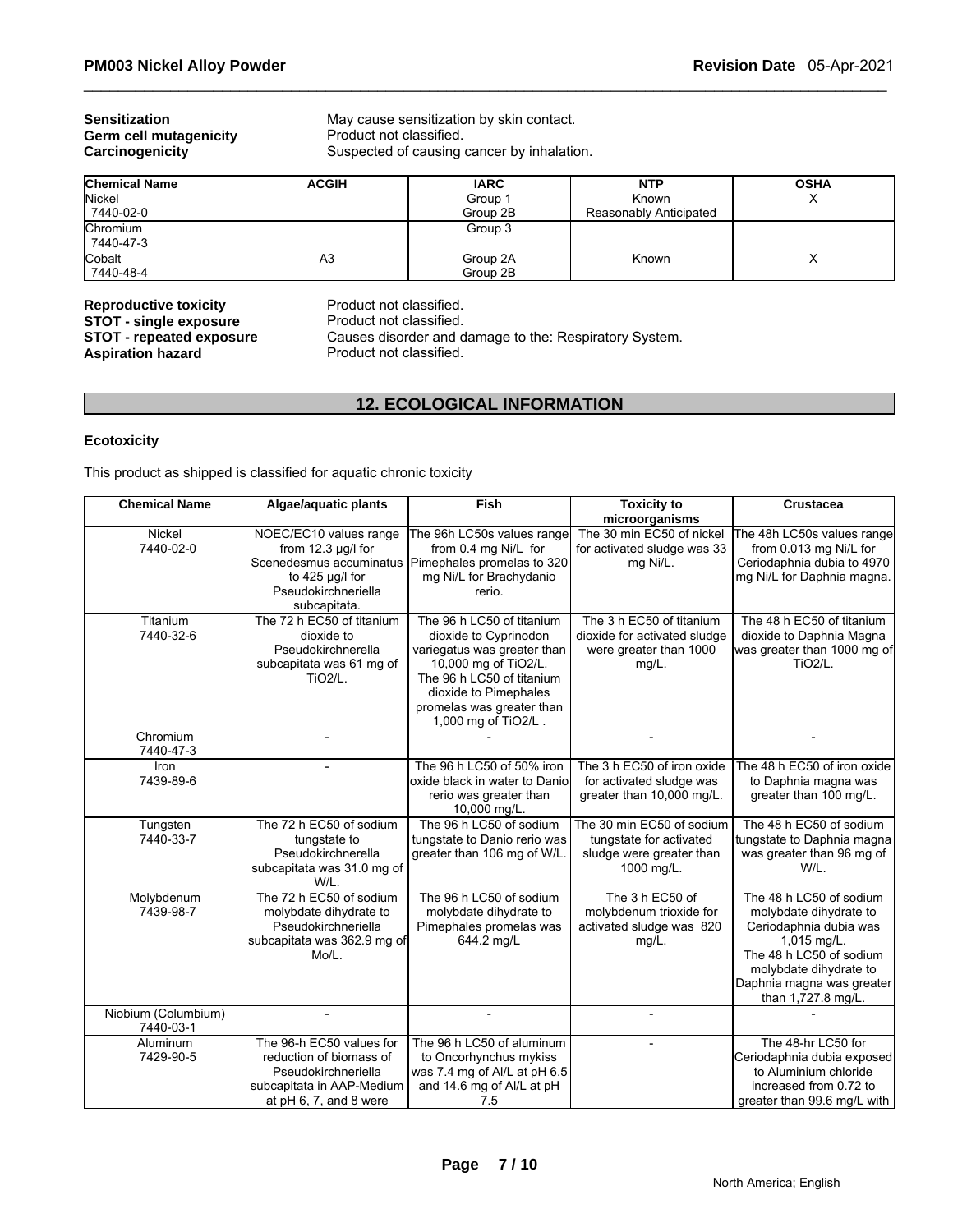|           | estimated as 20.1, 5.4, and   |                              |                             | water hardness increasing    |
|-----------|-------------------------------|------------------------------|-----------------------------|------------------------------|
|           | 150.6 µg/L, respectively, for |                              |                             | from 25 to 200 mg/L.         |
|           | dissolved Al.                 |                              |                             |                              |
| Tantalum  |                               |                              |                             |                              |
| 7440-25-7 |                               |                              |                             |                              |
| Silicon   | The 72 h EC50 of sodium       |                              |                             |                              |
| 7440-21-3 | metasilicate pentahydrate to  |                              |                             |                              |
|           | Pseudokirchnerella            |                              |                             |                              |
|           | subcapitata was greater than  |                              |                             |                              |
|           | 250 mg/L.                     |                              |                             |                              |
| Carbon    | The 72 h EL50 of Carbon to    | The 96 h LL50 of Carbon in   | The 3 h EC50 of Carbon for  | The 48 h EL50 of Carbon to   |
| 7440-44-0 | Pseudokirchneriella           | water to Danio rerio was     | activated sludge was 1000   | Daphnia magna was greater    |
|           | subcapitata was greater than  | greater than 100 mg/L.       | $mg/L$ .                    | than 100 mg/L.               |
|           | 100 mg/L.                     |                              |                             |                              |
| Boron     | The 72-h EC50 value for       | The 96-hr LC50 for           | The 3 h NOEC of boric acid  | The 48-hr LC50 for           |
| 7440-42-8 | reduction of biomass of       | Pimephales promelas          | for activated sludge ranged | Ceriodaphnia dubia exposed   |
|           | Pseudokirchneriella           | exposed to Boric acid        | from 17.5 to 20 mg/L.       | to Boric acid/borax mixture  |
|           | subcapitata exposed to Boric  | (82%)/borax (18%) mixture    |                             | ranged from 91 to 165 mg/L   |
|           | acid at pH 7.5 to 8.3 was     | was 79.7 mg/L with water     |                             | with pH ranging from 6.7 to  |
|           | 40.2 mg/L.                    | hardness of 91 mg/L and      |                             | 8.4.                         |
|           |                               | water pH of 8.0.             |                             |                              |
| Hafnium   | The 72 h EC50 of hafnium      | The 96 h LC50 of Hafnium     |                             | The 48 h EC50 of Hafnium     |
| 7440-58-6 | to Pseudokirchneriella        | dioxide in water to Danio    |                             | dioxide to Daphnia magna     |
|           | subcapitata was great than 8  | rerio was greater than the   |                             | was greater than the         |
|           | ug of Hf/L (100% saturated    | solubility limit of 0.007 mg |                             | solubility limit of 0.007 mg |
|           | solution).                    | Hf/L                         |                             | $Hf/L$ .                     |
| Cobalt    | The 72 h EC50 of cobalt       | The 96h LC50 of cobalt       | The 3 h EC50 of cobalt      | The 48 h LC50 of cobalt      |
| 7440-48-4 | dichloride to                 | dichloride ranged from 1.5   | dichloride for activated    | dichloride ranged from 0.61  |
|           | Pseudokirchneriella           | mg Co/L for Oncorhynchus     | sludge was 120 mg of Co/L.  | mg Co/L for Ceriodaphnia     |
|           | subcapitata was 144 ug of     | mykiss to 85 mg Co/L for     |                             | dubia tested in soft.        |
|           | Co/L.                         | Danio rerio.                 |                             | DOM-free water to >1800mg    |
|           |                               |                              |                             | Co/L for Tubifex tubifex in  |
|           |                               |                              |                             | very hard water.             |

#### **Persistence and degradability**

#### **Bioaccumulation**

# **Other adverse effects**

# **13. DISPOSAL CONSIDERATIONS**

# **Waste treatment methods**

**Disposal of wastes** Disposal should be in accordance with applicable regional, national and local laws and regulations.

**Contaminated packaging** Disposal should be in accordance with applicable regional, national and local laws and regulations.

| <b>Chemical Name</b> | <b>RCRA - D Series Wastes</b>   |  |
|----------------------|---------------------------------|--|
| Chromium             | 0 ma/L<br>regulatory level<br>ັ |  |
| 7440-47-3            |                                 |  |

This product contains one or more substances that are listed with the State of California as a hazardous waste.

# **14. TRANSPORT INFORMATION**

**DOT** Regulated per 49 CFR, if quantity with particles smaller than 100 micrometers (0.004 inches) in an individual package equals or exceeds the reportable quantity (RQ) of 5000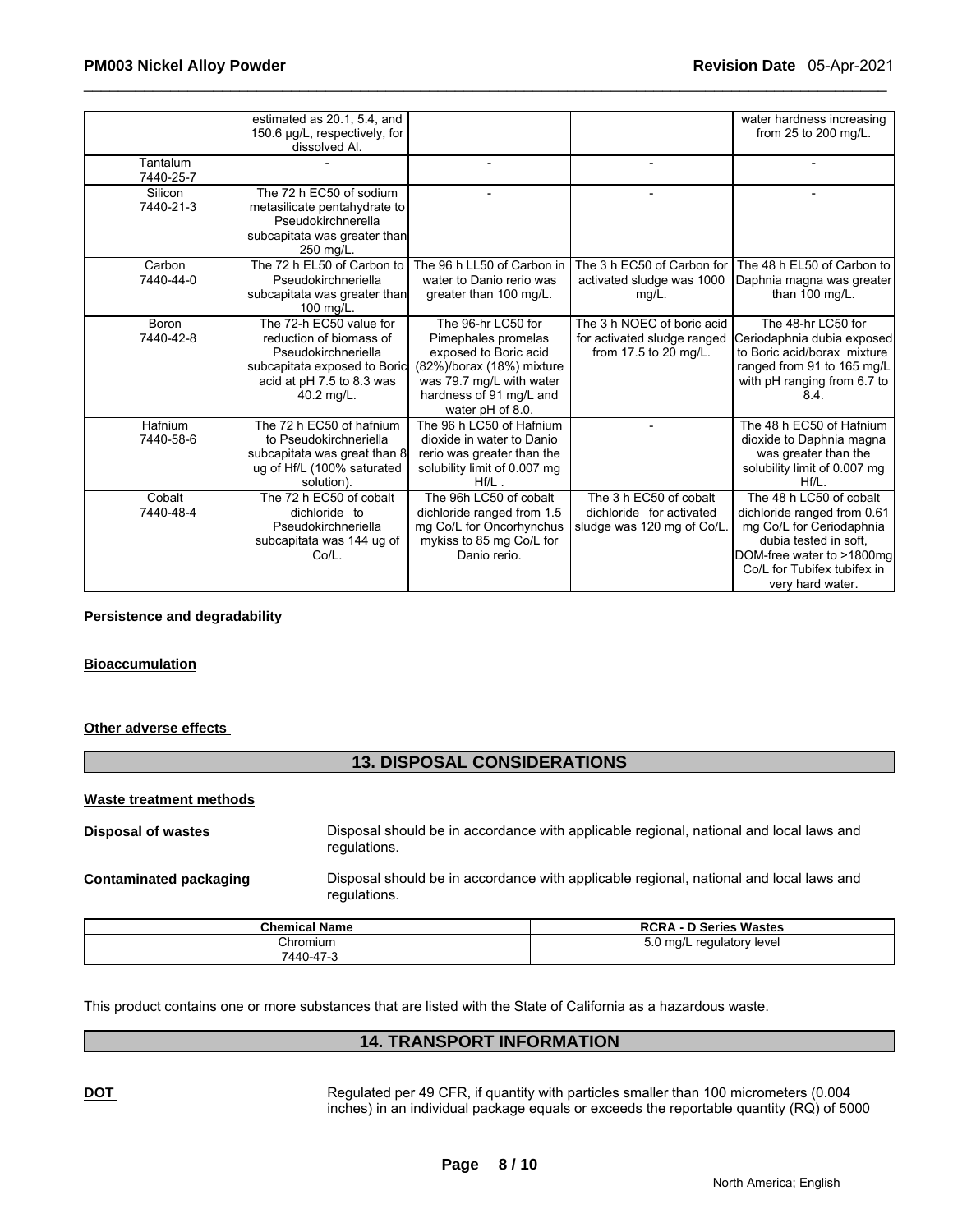|                                 | pounds of chromium or 100 pounds of nickel                                               |
|---------------------------------|------------------------------------------------------------------------------------------|
| Proper shipping name            | UN/ID No. 3077 Environmentally hazardous substance, solid, n.o.s. (nickel alloy powder), |
|                                 | RQ                                                                                       |
| <b>Hazard Class</b>             | 9                                                                                        |
| <b>Packing Group</b>            | Ш                                                                                        |
| <b>Special Provisions</b>       | 8, 146, 335, A112, B54, B120, IB8, IP3, N20, N91, T1, TP33                               |
| <b>Emergency Response Guide</b> | Guide No. 171, Except for FIRE follow Guide No. 170                                      |
| <b>Number</b>                   |                                                                                          |

# **15. REGULATORY INFORMATION**

| <b>International Inventories</b> |                   |
|----------------------------------|-------------------|
| <b>TSCA</b>                      | Complies          |
| <b>DSL/NDSL</b>                  | Complies          |
| <b>EINECS/ELINCS</b>             | Complies          |
| <b>ENCS</b>                      | Complies          |
| <b>IECSC</b>                     | Complies          |
| <b>KECL</b>                      | Complies          |
| <b>PICCS</b>                     | <b>Not Listed</b> |
| <b>AICS</b>                      | <b>Not Listed</b> |

#### **Legend:**

 **TSCA** - United States Toxic Substances Control Act Section 8(b) Inventory

 **DSL/NDSL** - Canadian Domestic Substances List/Non-Domestic Substances List

 **EINECS/ELINCS** - European Inventory of Existing Chemical Substances/European List of Notified Chemical Substances

 **ENCS** - Japan Existing and New Chemical Substances

 **IECSC** - China Inventory of Existing Chemical Substances

 **KECL** - Korean Existing and Evaluated Chemical Substances

 **PICCS** - Philippines Inventory of Chemicals and Chemical Substances

 **AICS** - Australian Inventory of Chemical Substances

# **US Federal Regulations**

#### **SARA 313**

Section 313 of Title III of the Superfund Amendments and Reauthorization Act of 1986 (SARA). This product contains a chemical or chemicals which are subject to the reporting requirements of the Act and Title 40 of the Code of Federal Regulations, Part 372

| <b>Chemical Name</b> | CAS No.   | Weight-% | <b>SARA 313 - Threshold Values %</b> |
|----------------------|-----------|----------|--------------------------------------|
| Nickel - 7440-02-0   | 7440-02-0 | < 100    |                                      |
| Chromium - 7440-47-3 | 7440-47-3 | 0 - 32   | ں ا                                  |
| Cobalt - 7440-48-4   | 7440-48-4 | – <0. .  |                                      |

# **SARA 311/312 Hazard Categories**

| Acute health hazard               | Yes |
|-----------------------------------|-----|
| <b>Chronic Health Hazard</b>      | Yes |
| Fire hazard                       | No  |
| Sudden release of pressure hazard | No  |
| <b>Reactive Hazard</b>            | No  |

#### **CWA (Clean Water Act)**

This product contains the following substances which are regulated pollutants pursuant to the Clean Water Act (40 CFR 122.21 and 40 CFR 122.42)

| <b>Chemical Name</b>  | <b>CWA - Reportable</b><br>Quantities | <b>CWA - Toxic Pollutants</b> | <b>CWA - Priority Pollutants</b> | <b>CWA - Hazardous</b><br><b>Substances</b> |
|-----------------------|---------------------------------------|-------------------------------|----------------------------------|---------------------------------------------|
| Nickel<br>7440-02-0   |                                       |                               |                                  |                                             |
| Chromium<br>7440-47-3 |                                       |                               |                                  |                                             |

ORROLA<br>This material, as supplied, contains one or more substances regulated as<br>Environmental Response Compensation and Liability Act (CERCLA) (40 C<br>Page 9 / 10 This material, as supplied, contains one or more substances regulated as a hazardous substance under the Comprehensive Environmental Response Compensation and Liability Act (CERCLA) (40 CFR 302)